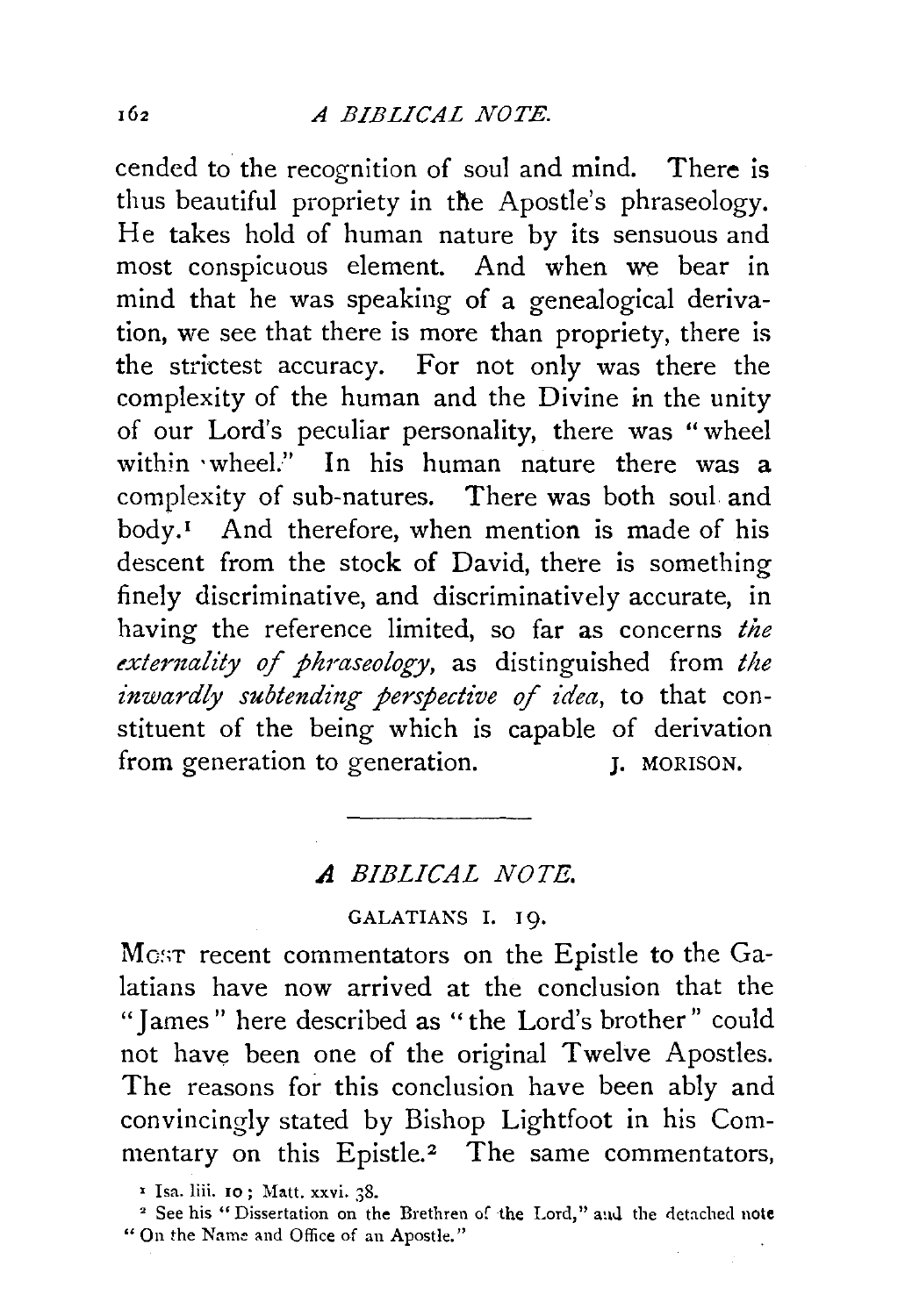however, agree in affirming that he must be regarded as one of the Apostles in the wider sense of that term which is sometimes found in the Epistles of the New Testament, Such an inference seems inevitable, if there is no other rendering possible of Galatians i. 19 than that given in our Authorized Version.

The objections to this interpretation are  $(1)$  that the whole scope of the Apostle's argument in this portion of his Letter is to establish his independence of those who were *in authority* in the Church at Jerusalem, and whom he describes, without any qualifying expression, as *"the* Apostles," or "them which were Apostles before me." Such a designation could not be applied to any but those who had received the apostolic commission from our Lord Himself, as witnesses of his resurrection, and from whom "the brethren of the Lord" are expressly distinguished in Acts i. 14.

(2) All that we know of this James from Scripture and tradition shews that he, at least, among the brethren of the Lord, was, as Bishop Lightfoot says, "a stationary ruler of the mother-church at Jerusalem, as its resident bishop or presiding elder." The term "Apostle," therefore, could not in any sense be properly applied to him as it was to Paul himself, or to Barnabas, or to those who are called "messengers  $(d\pi\acute{o}\sigma\tau o\lambda o\iota)$  of the churches." His office was rather to send out such messengers himself, as head of the Church at Jerusalem.<sup>1</sup>

These difficulties have induced some to favour another explanation of this Verse, by which  $\epsilon i \mu \dot{\eta}$  is taken in the sense of "but only," and the passage is thus rendered: "Other of the Apostles I saw none,

<sup>1</sup> See 2 Cor. vii. 23 ; Gal. ii. 12.